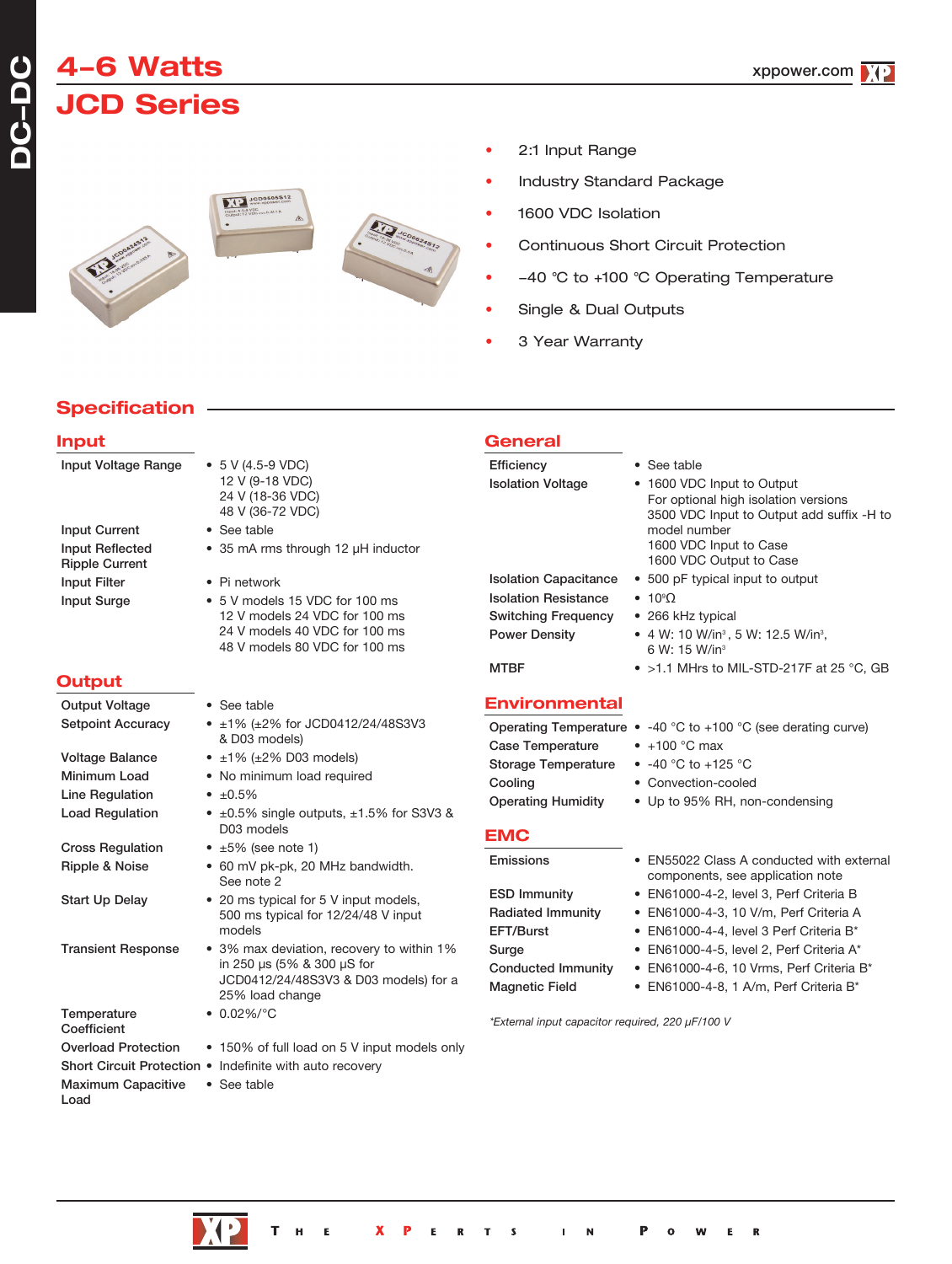# **NP**

**D C - D C**

# **JCD04 Models and Ratings**

|                      | Output              | Output           | Input Current <sup>(1)</sup> |                  | <b>Maximum</b>         |                   |                           |
|----------------------|---------------------|------------------|------------------------------|------------------|------------------------|-------------------|---------------------------|
| <b>Input Voltage</b> | Voltage             | Current          | <b>No Load</b>               | <b>Full Load</b> | <b>Capacitive Load</b> | <b>Efficiency</b> | <b>Model Number</b>       |
|                      | 3.3V                | 1200 mA          | $25 \text{ mA}$              | 1084 mA          | 3300 µF                | 73%               | JCD0405S3V3 <sup>+^</sup> |
|                      | 5.0V                | 800 mA           | $25 \text{ mA}$              | 1026 mA          | 1000 µF                | 78%               | JCD0405S05 <sup>+</sup>   |
|                      | 12.0V               | 333 mA           | $30 \text{ mA}$              | 974 mA           | 220 uF                 | 82%               | JCD0405S12 <sup>+</sup>   |
| 4.5-9 VDC            | 15.0V               | 266 mA           | 30 mA                        | 973 mA           | $100 \text{ uF}$       | 82%               | JCD0405S15 <sup>+</sup>   |
|                      | $\pm 3.3 \text{ V}$ | $±600$ mA        | $25 \text{ mA}$              | 1042 mA          | $±680 \mu F$           | 76%               | JCD0405D03 <sup>+</sup>   |
|                      | ±5.0V               | $±400$ mA        | 30 mA                        | 1012 mA          | $±470$ uF              | 79%               | JCD0405D05 <sup>+</sup>   |
|                      | ±12.0 V             | $±166$ mA        | $35 \text{ mA}$              | 963 mA           | $±100 \mu F$           | 83%               | JCD0405D12 <sup>+</sup>   |
|                      | ±15.0 V             | $±133$ mA        | 40 mA                        | 985 mA           | $±47$ µF               | 81%               | JCD0405D15 <sup>+^</sup>  |
|                      | 3.3V                | 1200 mA          | 30 mA                        | 445 mA           | 680 µF                 | 74%               | JCD0412S3V3+^             |
|                      | 5.0V                | 800 mA           | 30 mA                        | 427 mA           | 1000 µF                | 78%               | JCD0412S05 <sup>+</sup>   |
|                      | 9.0V                | 444 mA           | $30 \text{ mA}$              | 416 mA           | 470 µF                 | 80%               | JCD0412S09 <sup>+</sup>   |
|                      | 12.0V               | 333 mA           | 30 mA                        | 406 mA           | $100 \mu F$            | 82%               | JCD0412S12 <sup>+</sup>   |
|                      | 15.0V               | 266 mA           | $30 \text{ mA}$              | 401 mA           | 100 uF                 | 83%               | JCD0412S15 <sup>+</sup>   |
| 9-18 VDC             | 24.0V               | 166 mA           | 30 mA                        | 406 mA           | $22 \mu F$             | 82%               | JCD0412S24 <sup>+</sup>   |
|                      | $\pm 3.3 \text{ V}$ | $±600$ mA        | $30 \text{ mA}$              | 438 mA           | $±680$ uF              | 76%               | JCD0412D03 <sup>+</sup>   |
|                      | ±5.0V               | $±400$ mA        | $30 \text{ mA}$              | 427 mA           | $±470 \mu F$           | 78%               | JCD0412D05 <sup>+</sup>   |
|                      | ±9.0V               | $±220$ mA        | 30 mA                        | 416 mA           | $±220 \mu F$           | 80%               | JCD0412D09 <sup>+</sup>   |
|                      | ±12.0 V             | $±166$ mA        | $30 \text{ mA}$              | 427 mA           | $±47$ µF               | 78%               | JCD0412D12 <sup>+</sup>   |
|                      | ±15.0 V             | $±133$ mA        | 30 mA                        | 416 mA           | $±150 \mu F$           | 80%               | JCD0412D15 <sup>+</sup>   |
|                      | ±24.0 V             | $±83$ mA         | $30 \text{ mA}$              | 416 mA           | $±10 \mu F$            | 80%               | JCD0412D24 <sup>+</sup>   |
|                      | 3.3V                | 1200 mA          | $20 \text{ mA}$              | $216 \text{ mA}$ | 1000 µF                | 77%               | JCD0424S3V3 <sup>+</sup>  |
|                      | 5.0V                | 800 mA           | 20 mA                        | 208 mA           | 1000 uF                | 80%               | JCD0424S05 <sup>+</sup>   |
|                      | 9.0V                | 444 mA           | $20 \text{ mA}$              | $203 \text{ mA}$ | 470 µF                 | 82%               | JCD0424S09 <sup>+</sup>   |
|                      | 12.0V               | 333 mA           | $20 \text{ mA}$              | 198 mA           | 330 µF                 | 84%               | JCD0424S12 <sup>+</sup>   |
|                      | 15.0V               | 266 mA           | $20 \text{ mA}$              | 203 mA           | 330 µF                 | 82%               | JCD0424S15 <sup>+</sup>   |
| 18-36 VDC            | 24.0V               | 166 mA           | 20 mA                        | 200 mA           | 1000 µF                | 83%               | JCD0424S24 <sup>+</sup>   |
|                      | $\pm 3.3 \text{ V}$ | $±600$ mA        | $20 \text{ mA}$              | $216 \text{ mA}$ | $±1000 \mu F$          | 77%               | JCD0424D03 <sup>+</sup>   |
|                      | ±5.0V               | $±400$ mA        | $20 \text{ mA}$              | 208 mA           | $\pm 330 \mu F$        | 80%               | JCD0424D05 <sup>+</sup>   |
|                      | ±9.0V               | $±220$ mA        | $20 \text{ mA}$              | 200 mA           | $±220 \mu F$           | 83%               | JCD0424D09 <sup>+</sup>   |
|                      | ±12.0V              | $±166$ mA        | $20 \text{ mA}$              | 200 mA           | $±68$ µF               | 83%               | JCD0424D12 <sup>+</sup>   |
|                      | ±15.0 V             | $±133$ mA        | 20 mA                        | 203 mA           | $±220 \mu F$           | 82%               | JCD0424D15 <sup>+</sup>   |
|                      | $\pm 24.0 V$        | $±83$ mA         | $20 \text{ mA}$              | $210 \text{ mA}$ | $±47$ µF               | 79%               | JCD0424D24 <sup>+</sup>   |
| 36-72 VDC            | 3.3V                | 1200 mA          | $15 \text{ mA}$              | 108 mA           | 1000 µF                | 76%               | JCD0448S3V3 <sup>+</sup>  |
|                      | 5.0V                | 800 mA           | $15 \text{ mA}$              | $104 \text{ mA}$ | 1000 µF                | 80%               | JCD0448S05 <sup>+</sup>   |
|                      | 9.0V                | 444 mA           | $15 \text{ mA}$              | $100 \text{ mA}$ | 470 µF                 | 83%               | JCD0448S09 <sup>+</sup>   |
|                      | 12.0V               | 333 mA           | $15 \text{ mA}$              | 99 mA            | 330 µF                 | 84%               | JCD0448S12 <sup>+</sup>   |
|                      | 15.0V               | $266 \text{ mA}$ | $15 \text{ mA}$              | $102 \text{ mA}$ | $68 \mu F$             | 81%               | JCD0448S15 <sup>+</sup>   |
|                      | 24.0V               | $166 \text{ mA}$ | $15 \text{ mA}$              | $98 \text{ mA}$  | $68 \mu F$             | 85%               | JCD0448S24 <sup>+</sup>   |
|                      | $\pm 3.3 \text{ V}$ | $±600$ mA        | $15 \text{ mA}$              | 109 mA           | $±1000 \mu F$          | 76%               | JCD0448D03 <sup>+</sup>   |
|                      | ±5.0V               | $±400$ mA        | 15 mA                        | 104 mA           | ±470 uF                | 80%               | JCD0448D05 <sup>+</sup>   |
|                      | ±9.0V               | $±220$ mA        | $15 \text{ mA}$              | 100 mA           | $±220 \mu F$           | 83%               | JCD0448D09 <sup>+^</sup>  |
|                      | ±12.0V              | $±166$ mA        | $15 \text{ mA}$              | 100 mA           | $±220 \mu F$           | 83%               | JCD0448D12 <sup>+</sup>   |
|                      | ±15.0 V             | $±133$ mA        | $15 \text{ mA}$              | $100 \text{ mA}$ | $±47 \mu F$            | 83%               | JCD0448D15 <sup>+</sup>   |
|                      | ±24.0 V             | $±83$ mA         | 15 mA                        | 105 mA           | $±100 \mu F$           | 79%               | JCD0448D24 <sup>+</sup> ^ |

#### **Notes**

*1. When one output is set at 100% load and the other varies between 25% & 100% load. 2. Measured with 20 MHz bandwidth and 1 µF ceramic capacitor across output rails.*

† Available from Farnell & element14. See pages 284-290. ^ Available from Newark. See pages 291-296

*3. Input current specified at nominal 5 V, 12 V, 24 V or 48 V input. 4. For optional 3500 VDC isolation add suffix -H to part number e.g. JCD0424S12-H*

## **Mechanical Details**



| Pin            | Single   | Dual     |  |  |
|----------------|----------|----------|--|--|
| $\mathfrak{p}$ | -Vin     | -Vin     |  |  |
| 3              | -Vin     | -Vin     |  |  |
| 9              | No Pin   | Common   |  |  |
| 11             | N.C.     | -Vout    |  |  |
| 14             | $+$ Vout | $+$ Vout |  |  |
| 16             | -Vout    | Common   |  |  |
| 22             | $+V$ in  | $+V$ in  |  |  |
| 23             | $+V$ in  | $+V$ in  |  |  |

#### **Notes**

- 1. All dimensions are in inches (mm)
- 2. Weight: 0.04 lbs (18 g) approx.
- 3. Pin diameter: 0.02 ±0.002 (0.5 ±0.005)
- 4. Pin pitch and length tolerance: ±0.014 (±0.35)
- 5. Case tolerance: ±0.02 (±0.5)
- 6. Package: 24 pin DIL nickel-coated copper

 $\overline{\mathbf{R}}$ 

# **Application Notes**

#### **Derating Curve Input Filter** -40 -20 0 10 20 30 40 50 60 70 80 90 100 20 40 60 Load (%) 80 100 Ambient Temperature (ºC) 0 5 V input  $\longrightarrow$   $\downarrow$  12, 24 & 48 V input DC/DC 220 µF Converter | LOAD  $+V$ in  $+V$ out + -  $12 \mu H$ -Vin -Vout

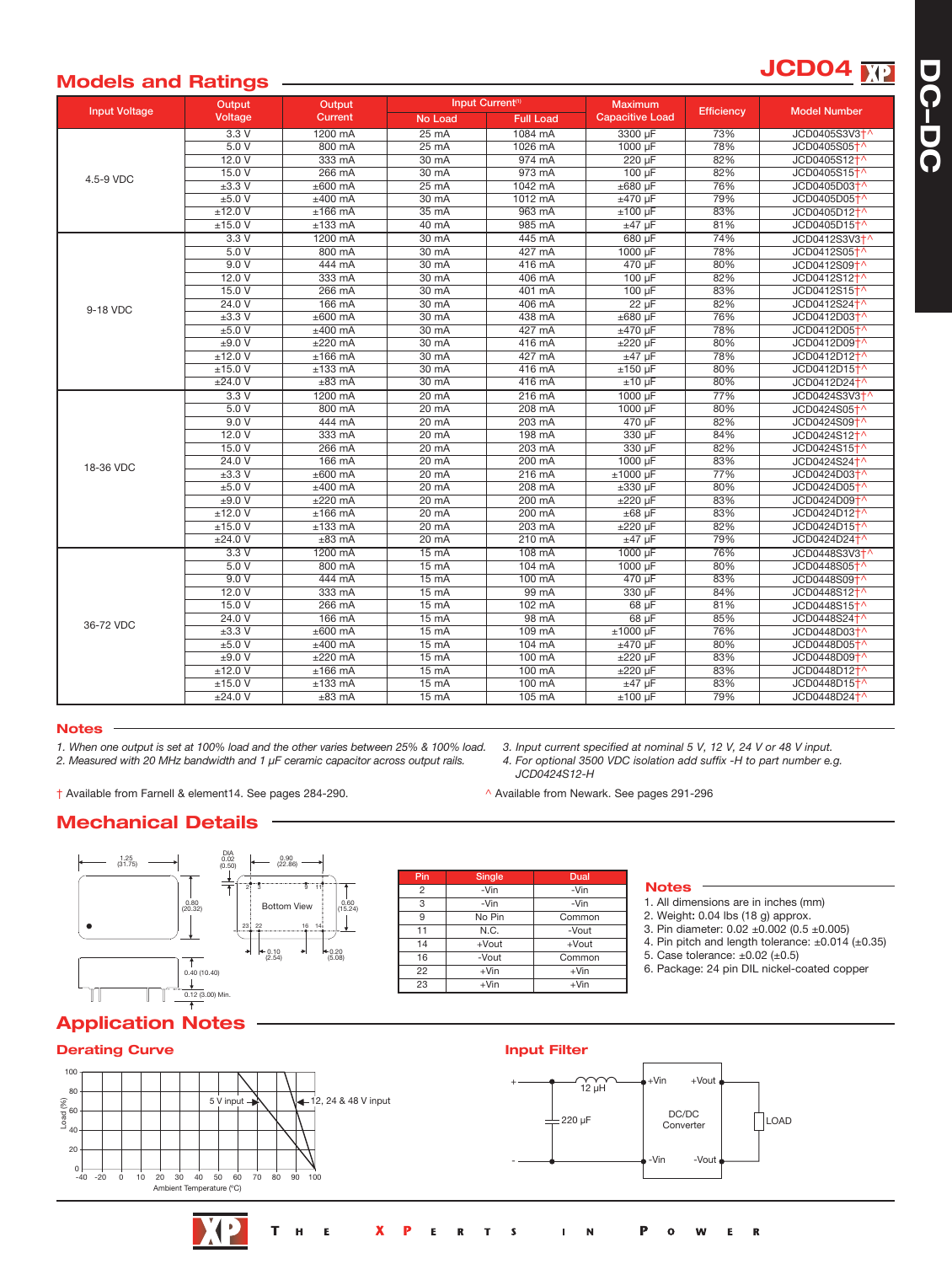# **JCD05 Models and Ratings**

|                      | Output<br>Voltage   | Output<br><b>Current</b> | Input Current <sup>(1)</sup> |                  | <b>Maximum</b>         |                   |                             |
|----------------------|---------------------|--------------------------|------------------------------|------------------|------------------------|-------------------|-----------------------------|
| <b>Input Voltage</b> |                     |                          | No Load                      | <b>Full Load</b> | <b>Capacitive Load</b> | <b>Efficiency</b> | Model Number <sup>(4)</sup> |
|                      | 3.3V                | 1300 mA                  | $25 \text{ mA}$              | 1159 mA          | 1000 µF                | 74%               | JCD0505S3V3+^               |
|                      | 5.0V                | 1000 mA                  | $25 \text{ mA}$              | 1298 mA          | 1000 µF                | 77%               | JCD0505S05 <sup>+</sup> ^   |
|                      | 12.0V               | $417 \text{ mA}$         | $30 \text{ mA}$              | 1220 mA          | 330 µF                 | 82%               | JCD0505S12 <sup>+</sup>     |
| 4.5-9 VDC            | 15.0V               | 333 mA                   | 30 mA                        | 1218 mA          | 220 µF                 | 82%               | JCD0505S15 <sup>+^</sup>    |
|                      | $±3.3$ V            | $±750$ mA                | 25 mA                        | 1302 mA          | $±680 \mu F$           | 76%               | JCD0505D03 <sup>+</sup>     |
|                      | ±5.0 V              | $±500$ mA                | 30 mA                        | 1265 mA          | $\pm 330 \mu F$        | 79%               | JCD0505D05 <sup>+</sup>     |
|                      | ±12.0 V             | $±208$ mA                | $35 \text{ mA}$              | 1217 mA          | $±100 \mu F$           | 82%               | JCD0505D12+^                |
|                      | ±15.0 V             | $±167$ mA                | 40 mA                        | 1221 mA          | $±47$ µF               | 82%               | JCD0505D15 <sup>+</sup>     |
|                      | 3.3V                | 1300 mA                  | 30 mA                        | 483 mA           | 1000 µF                | 74%               | JCD0512S3V3 <sup>+</sup>    |
|                      | 5.0V                | 1000 mA                  | 30 mA                        | 541 mA           | 1000 µF                | 77%               | JCD0512S05 <sup>+</sup>     |
|                      | 9.0V                | 555 mA                   | 30 mA                        | 520 mA           | 470 µF                 | 80%               | JCD0512S09 <sup>+^</sup>    |
|                      | 12.0V               | 417 mA                   | $30 \text{ mA}$              | 508 mA           | 330 uF                 | 82%               | JCD0512S12 <sup>+</sup>     |
|                      | 15.0V               | 333 mA                   | 30 mA                        | 508 mA           | $100 \mu F$            | 82%               | JCD0512S15 <sup>+</sup>     |
| 9-18 VDC             | 24.0 V              | 208 mA                   | 30 mA                        | 508 mA           | 68 µF                  | 82%               | JCD0512S24 <sup>+^</sup>    |
|                      | $±3.3$ V            | $±750$ mA                | 30 mA                        | 595 mA           | $±1000$ µF             | 70%               | JCD0512D03 <sup>+</sup>     |
|                      | ±5.0 V              | $±500$ mA                | 30 mA                        | 541 mA           | $±1000 \mu F$          | 77%               | JCD0512D05 <sup>+</sup>     |
|                      | ±9.0 V              | $±278$ mA                | 30 mA                        | $527 \text{ mA}$ | $±330 \mu F$           | 79%               | JCD0512D09 <sup>+</sup>     |
|                      | ±12.0V              | $±208$ mA                | $30 \text{ mA}$              | 520 mA           | $±47 \mu F$            | 80%               | JCD0512D12 <sup>+</sup>     |
|                      | ±15.0 V             | $±167$ mA                | 30 mA                        | 527 mA           | $±47$ µF               | 79%               | JCD0512D15 <sup>+</sup>     |
|                      | ±24.0 V             | $±104$ mA                | 30 mA                        | 514 mA           | $±10~\mu F$            | 81%               | JCD0512D24 <sup>+</sup>     |
|                      | 3.3V                | 1300 mA                  | 20 mA                        | 239 mA           | 1000 µF                | 75%               | JCD0524S3V3+^               |
|                      | 5.0V                | 1000 mA                  | $20 \text{ mA}$              | $261 \text{ mA}$ | 1000 uF                | 80%               | JCD0524S05 <sup>+^</sup>    |
|                      | 9.0V                | 555 mA                   | $20 \text{ mA}$              | 254 mA           | 470 µF                 | 82%               | JCD0524S09 <sup>+</sup>     |
|                      | 12.0V               | 417 mA                   | $20 \text{ mA}$              | $251 \text{ mA}$ | 1000 µF                | 83%               | JCD0524S12 <sup>+</sup>     |
|                      | 15.0V               | 333 mA                   | $20 \text{ mA}$              | 248 mA           | 220 µF                 | 84%               | JCD0524S15 <sup>+</sup>     |
| 18-36 VDC            | 24.0V               | 208 mA                   | $20 \text{ mA}$              | 248 mA           | 1000 µF                | 84%               | JCD0524S24 <sup>+^</sup>    |
|                      | $±3.3$ V            | $±750$ mA                | 20 mA                        | 274 mA           | $±470 \mu F$           | 76%               | JCD0524D03 <sup>+</sup>     |
|                      | ±5.0 V              | $±500$ mA                | $20 \text{ mA}$              | 263 mA           | $\pm 680$ µF           | 79%               | JCD0524D05 <sup>+</sup>     |
|                      | ±9.0 V              | $±278$ mA                | $20 \text{ mA}$              | $251 \text{ mA}$ | $±220 \mu F$           | 83%               | JCD0524D09 <sup>+</sup>     |
|                      | ±12.0 V             | $±208$ mA                | $20 \text{ mA}$              | $251 \text{ mA}$ | $±220 \mu F$           | 83%               | JCD0524D12 <sup>+</sup>     |
|                      | ±15.0 V             | $±167$ mA                | $20 \text{ mA}$              | $251 \text{ mA}$ | $±22 \mu F$            | 83%               | JCD0524D15 <sup>+</sup>     |
|                      | ±24.0 V             | $±104$ mA                | 20 mA                        | 254 mA           | $±22 \mu F$            | 82%               | JCD0524D24 <sup>+</sup>     |
| 36-72 VDC            | 3.3V                | 1300 mA                  | $12 \text{ mA}$              | $117 \text{ mA}$ | 1000 µF                | 76%               | JCD0548S3V3 <sup>+</sup>    |
|                      | 5.0V                | 1000 mA                  | $12 \text{ mA}$              | 130 mA           | $1000 \mu F$           | 80%               | JCD0548S05 <sup>+</sup>     |
|                      | 9.0V                | 555 mA                   | 12 mA                        | $124 \text{ mA}$ | 100 µF                 | 84%               | JCD0548S09 <sup>+</sup> ^   |
|                      | 12.0 V              | 417 mA                   | 12 mA                        | $132 \text{ mA}$ | 470 µF                 | 80%               | JCD0548S12 <sup>+</sup>     |
|                      | 15.0 V              | 333 mA                   | 12 mA                        | 127 mA           | 330 µF                 | 82%               | JCD0548S15 <sup>+</sup>     |
|                      | 24.0 V              | $208 \text{ mA}$         | $12 \text{ mA}$              | 122 mA           | $220 \mu F$            | 85%               | JCD0548S24 <sup>+</sup>     |
|                      | $\pm 3.3 \text{ V}$ | $±750$ mA                | $12 \text{ mA}$              | 140 mA           | $±1000 \mu F$          | 74%               | JCD0548D03 <sup>+^</sup>    |
|                      | ±5.0V               | $±500$ mA                | $12 \text{ mA}$              | 130 mA           | $±470 \mu F$           | 80%               | JCD0548D05 <sup>+</sup>     |
|                      | ±9.0 V              | $±278$ mA                | 12 mA                        | $127 \text{ mA}$ | $±220 \mu F$           | 82%               | JCD0548D09 <sup>+^</sup>    |
|                      | ±12.0 V             | $±208$ mA                | 12 mA                        | 124 mA           | $±100 \mu F$           | 84%               | JCD0548D12 <sup>+</sup>     |
|                      | ±15.0 V             | $±167$ mA                | 12 mA                        | 128 mA           | $±220 \mu F$           | 81%               | JCD0548D15 <sup>+</sup>     |
|                      | ±24.0 V             | $±104$ mA                | $12 \text{ mA}$              | 128 mA           | $±22~\mu F$            | 81%               | JCD0548D24 <sup>+^</sup>    |

#### **Notes**

*1. When one output is set at 100% load and the other varies between 25% & 100% load. 2. Measured with 20 MHz bandwidth and 1 µF ceramic capacitor across output rails.*

† Available from Farnell & element14. See pages 284-290. ^ Available from Newark. See pages 291-296

*3. Input current specified at nominal 5 V, 12 V, 24 V or 48 V input. 4. For optional 3500 VDC isolation add suffix -H to part number e.g. JCD0524S12-H*

## **Mechanical Details**



| Pin | Single               | Dual    |  |  |
|-----|----------------------|---------|--|--|
| 2   | -Vin                 | -Vin    |  |  |
| 3   | -Vin                 | -Vin    |  |  |
| 9   | No Pin<br>Common     |         |  |  |
| 11  | N.C.<br>-Vout        |         |  |  |
| 14  | $+$ Vout<br>$+$ Vout |         |  |  |
| 16  | -Vout                | Common  |  |  |
| 22  | $+V$ in              | $+V$ in |  |  |
| 23  | $+V$ in<br>$+V$ in   |         |  |  |

#### **Notes**

- 1. All dimensions are in inches (mm)
- 2. Weight: 0.04 lbs (18 g) approx.
- 3. Pin diameter:  $0.02 \pm 0.002$  (0.5  $\pm 0.005$ )
- 4. Pin pitch and length tolerance:  $\pm 0.014$  ( $\pm 0.35$ )
- 5. Case tolerance:  $\pm 0.02$  ( $\pm 0.5$ )
- 6. Package: 24 pin DIL nickel-coated copper

## **Application Notes**

#### **Derating Curve**